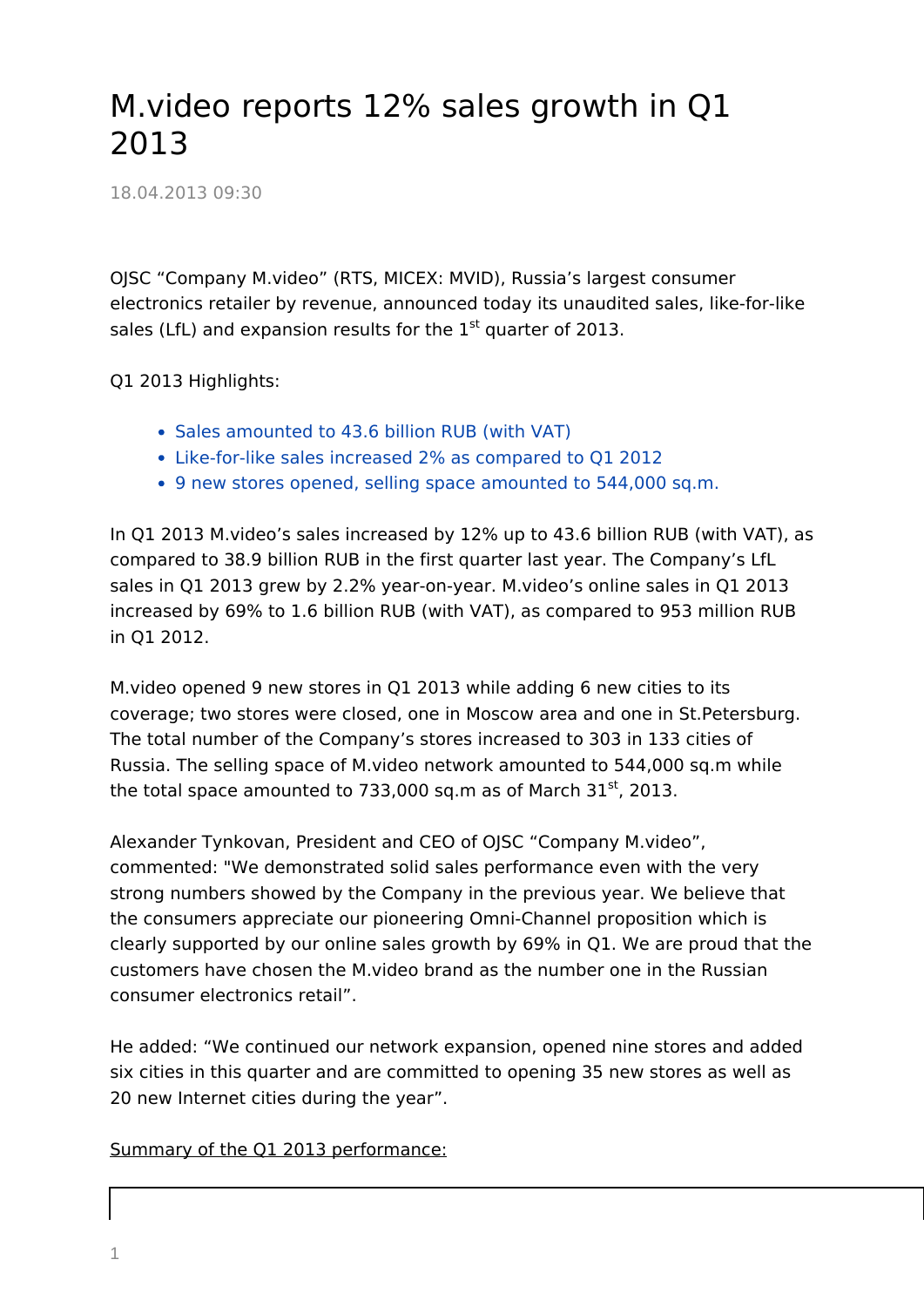## Sales Performance

|                                 | Q1 2013 | Q1 2012 |  |  |  |
|---------------------------------|---------|---------|--|--|--|
| <b>RUB million, with VAT</b>    | 43,607  | 38,902  |  |  |  |
| <b>RUB million, without VAT</b> | 36,955  | 32,968  |  |  |  |

## Online Sales Performance

|                                 | Q1 2013 | Q1 2012 |  |
|---------------------------------|---------|---------|--|
| <b>RUB million, with VAT</b>    | 1,614   | 953     |  |
| <b>RUB million, without VAT</b> | 1,368   | 808     |  |

## LfL Sales Performance\*

|                | Q1 2013 LfL Dynamics |
|----------------|----------------------|
| Russian rubles | 2.2%                 |

Expansion

|                     | As of         | As $of$          |  |
|---------------------|---------------|------------------|--|
|                     | 31 March 2013 | 31 December 2012 |  |
| Stores              | 303           | 296              |  |
| Selling space, sq.m | 544,000       | 537,000          |  |
| Total space, sq. m  | 733,000       | 723,000          |  |
|                     |               |                  |  |

\* - LfL data is based upon a comparison of stores open at January 1, 2011 and not closed for more than two weeks or permanently, or expanded or downsized by >20% of total space.